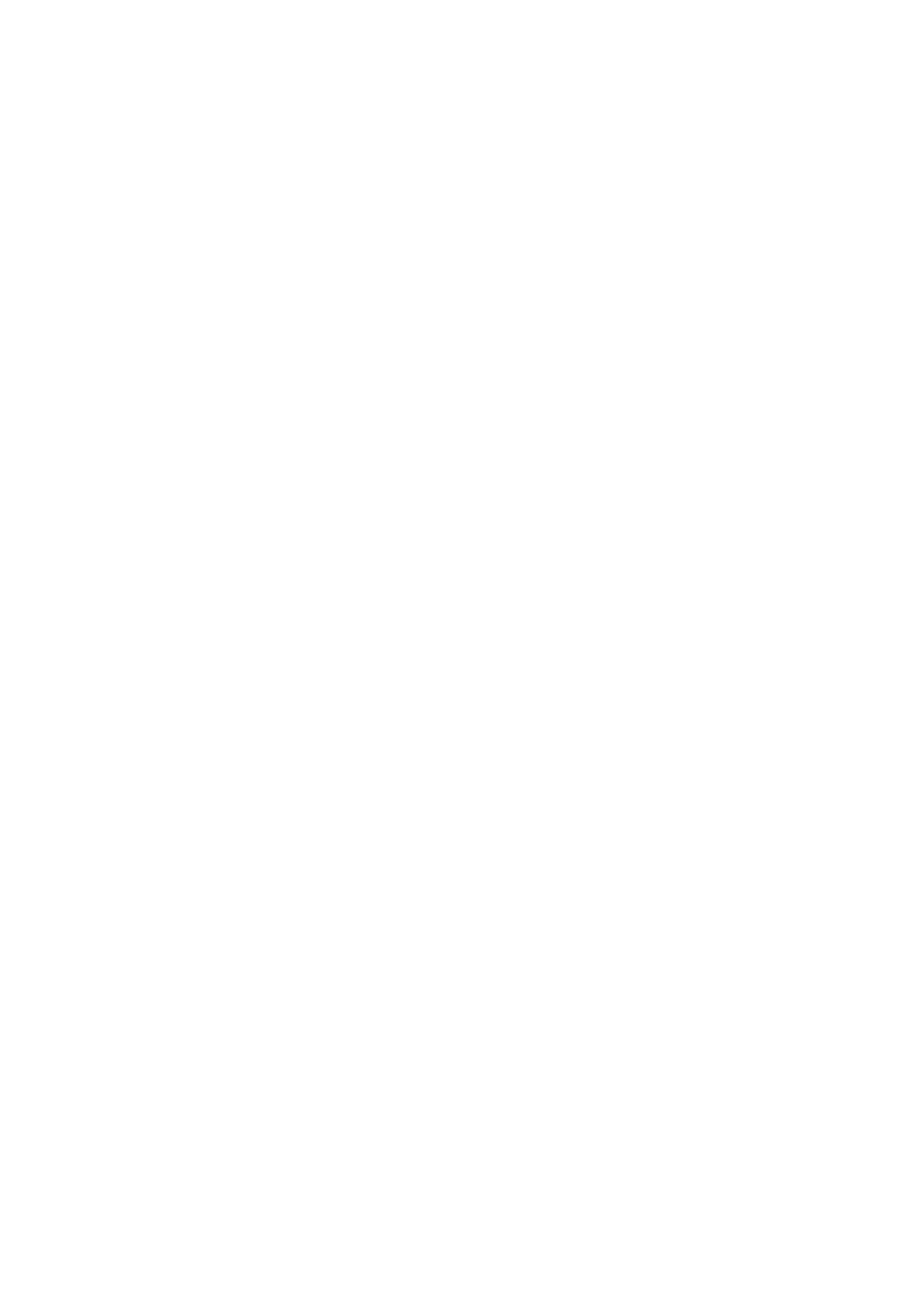





RESOLUTION No. 3/2021

#### **CLIMATE EMERGENCY: SCOPE OF INTER-AMERICAN HUMAN RIGHTS OBLIGATIONS**

(Adopted by the IACHR on December 31st, 2021)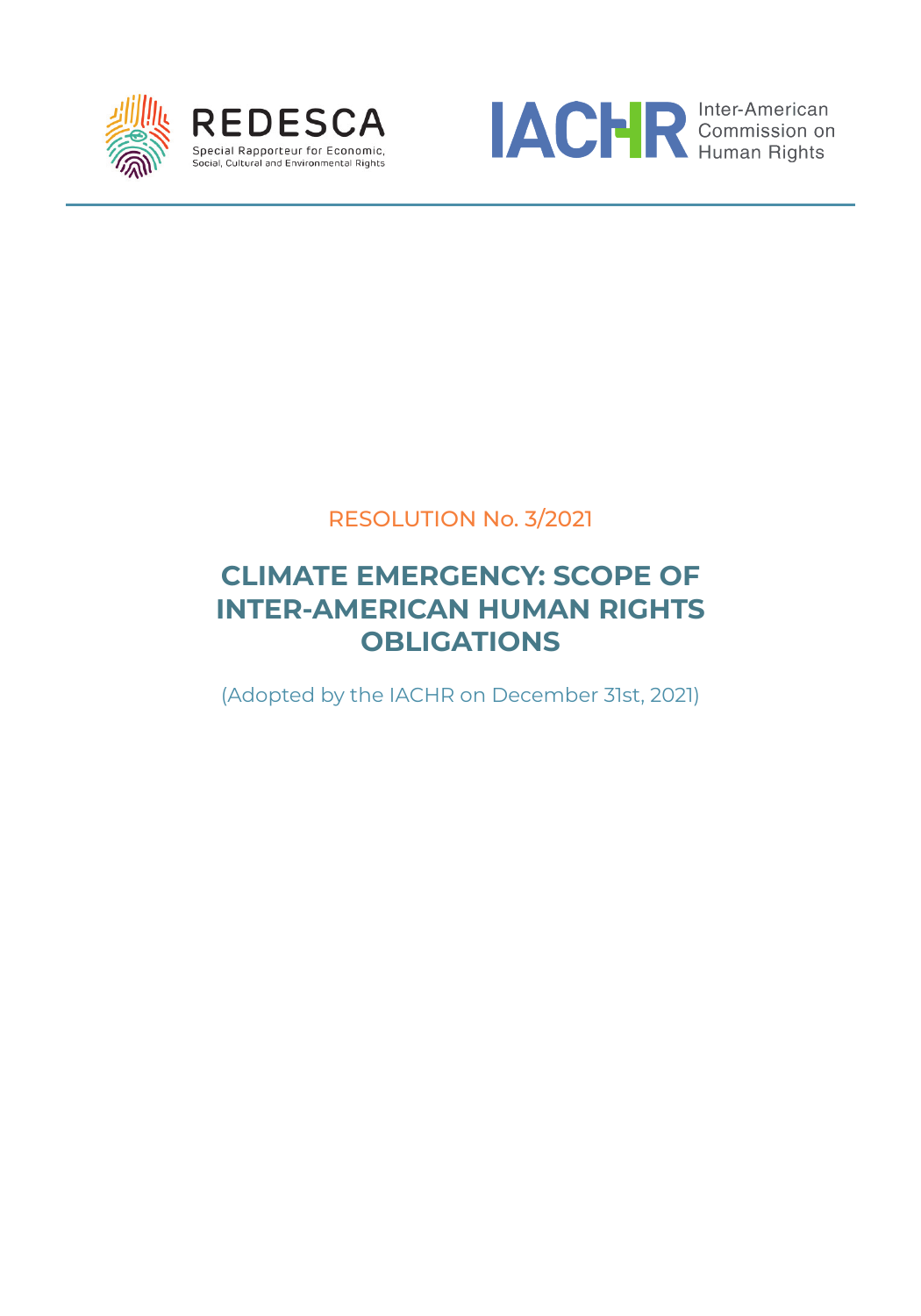# A

CLIMATE EMERGENCY: SCOPE OF INTER-AMERICAN HUMAN RIGHTS OBLIGATIONS

# **Introduction**

The excessive exploitation of nature to satisfy the growing pattern of consumption at the global level has caused the transgression of certain planetary limits, which set a threshold below which the biophysical processes of the Earth system operate safely for humanity. Climate, biosphere integrity, biogeochemical flows and land-use change are the essential processes that lie outside the boundary of safe operation.As such, biosphere integrity and climate stability are intimately linked, as changes in weather patterns can have devastating effects on ecosystem health. Noticeably, the destabilization of the biophysical processes of the Earth system puts at serious risk the full exercise of the rights of people, especially those with structural disadvantages.

The nexus between climate change and human rights is increasingly evident and its recognition at the international level has reached significant levels of consensus, not only in the legal regime pertaining to climate change, but also in the international human rights regime. The basis of this development lies in the existence of a directly proportional relationship between the increase in greenhouse gas emissions into the atmosphere and the frequency and intensity of meteorological changes, which implies the amplification of risks to societies, people and natural systems.

According to the Intergovernmental Panel on Climate Change (IPCC), the commitments reflected by States in their obligations under the Paris Agreement would be far from limiting the average global temperature to 1.5°C; on the contrary, a trajectory towards a temperature above 2°C is expected, if these commitments are not implemented. This would have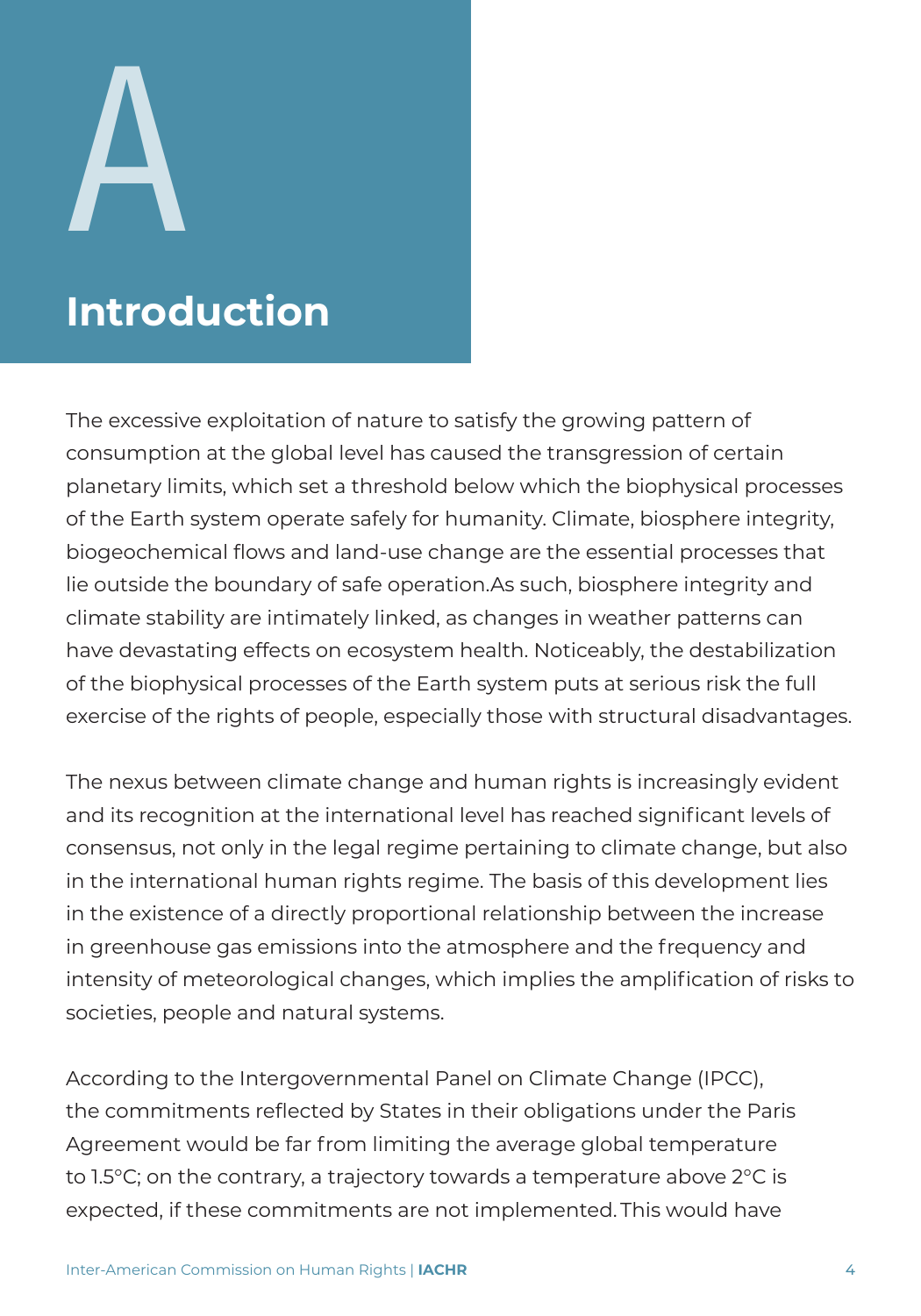devastating consequences, especially for millions of people living in poverty, who even in the best of scenarios, would face food insecurity, forced migration, disease and death. This threatens the very future of human rights and would undo the last fifty years of progress in development, health and poverty reduction.

Specifically, both abrupt and slow-onset climate impacts produce changes in the natural cycles of ecosystems, droughts, floods, heat waves, fires, coastal losses, among others. They have brought with them a major threat to the enjoyment of a wide range of rights, inter alia, the right to life, food, housing, health, water and the right to a healthy environment. In addition, the measures that both States and business actors design and implement to respond to the climate crisis, including adaptation and mitigation measures to climate change, can also bring with them risks to the full enjoyment of human rights.

Similarly, nature provides the foundation for human health in all its dimensions and contributes to the immaterial aspects of the quality of life. The diversity of nature maintains humanity's ability to choose alternatives for an uncertain future. Along these lines, the Pan American Health Organization (PAHO) has established action plans on health and climate change for both the Caribbean and the Andean region, in order to propose strategies for the comprehensive management of the impacts of climate change on people's health.

In this regard, the Commission recalls that climate change directly affects the right to a healthy environment, which has been recognized as an autonomous and justiciable human right by the jurisprudence of the organs of the Inter-American Human Rights System. In this regard, Advisory Opinion 23/17 of the Inter-American Court of Human Rights (Inter-American Court of Human Rights) stands out, which stipulates that the protection of this right is not only intended to protect people's interest in ecosystems, but also aims at the protection of nature and all its components for their intrinsic value. Likewise,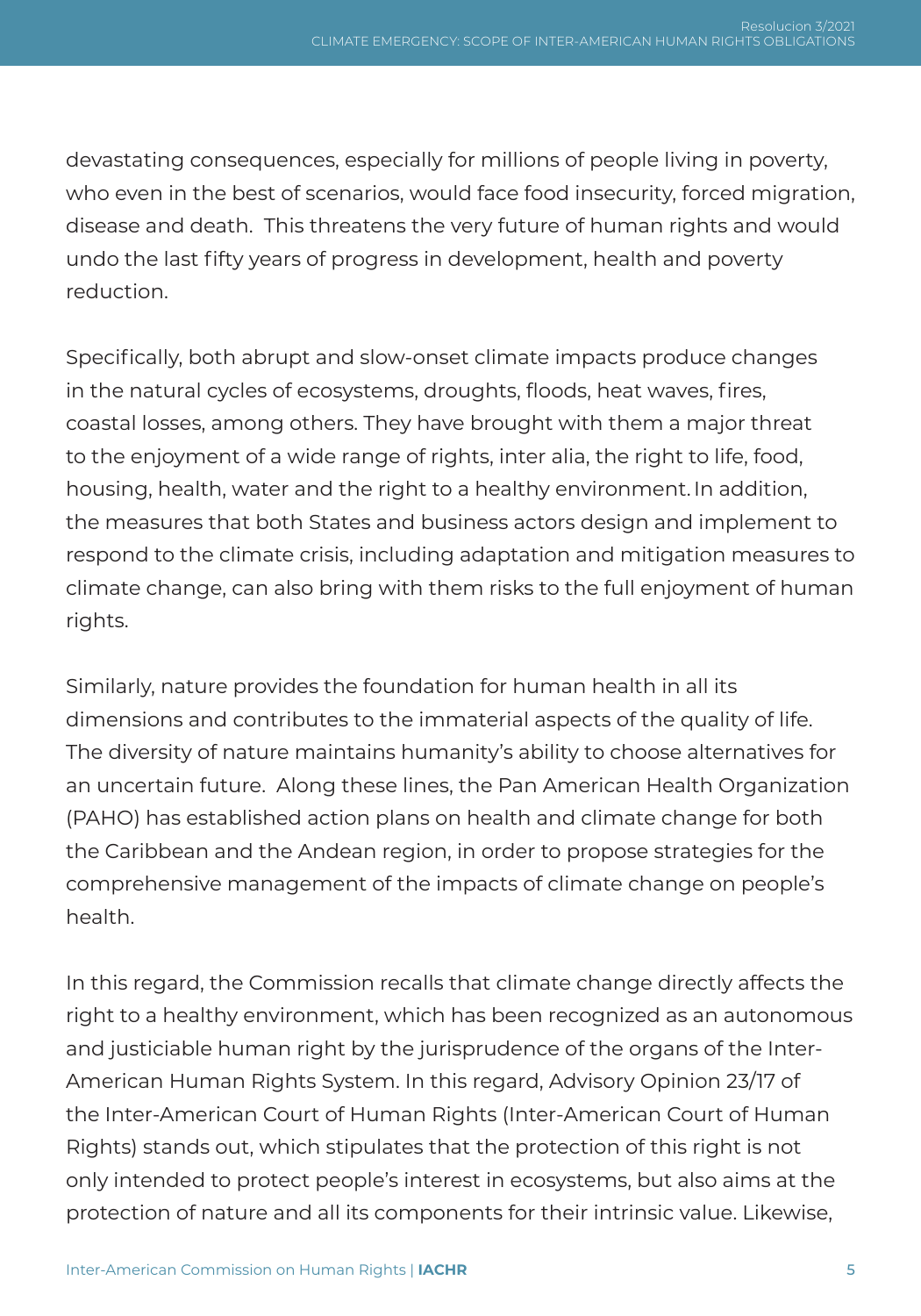the Inter-American Commission and court understand that the "jurisdiction" referred to in Article 1.1. of the American Convention<sup>14</sup> contemplates circumstances in which extraterritorial conduct of the States constitutes an exercise of jurisdiction by that State.

On the other hand, the risk of harm is particularly high for those segments of the population that are currently in a situation of marginalization or vulnerability or that, due to discrimination and pre-existing inequalities, have limited access to decision-making or resources, including women; children and adolescents; indigenous peoples; persons with disabilities; people living in informal settlements; migrants; peasants and people living in rural areas. This, despite the fact that they have contributed marginally to greenhouse gas emissions, the main cause of the climate crisis. As an example, during the fires in August 2019 that affected much of the Brazilian and Bolivian Amazon, as well as the Chaco in Paraguay; due in part to poor control over forest management, the Commission warned that indigenous peoples are the most affected.

Particularly, climate change poses serious threats to all Caribbean nations, despite the numerous differences between them. According to the IPCC, average temperatures in the region have increased between 0.1° and 0.2°C every decade, over the past three decades. Rainfall patterns in the region have changed, and an increase in the number of consecutive dry days is expected. Additionally, sea levels have risen at a rate of between two and four centimeters per decade over the past 33 years, a pattern that poses serious risks to the region's valuable freshwater resources and to the coastal population that depends on tourism and agriculture. Even more serious, this would have devastating consequences, especially for millions of people living in poverty, who even in the best of cases, would face food insecurity, forced migration, disease and death.

Similarly, the Commission also emphasizes the disproportionate effects that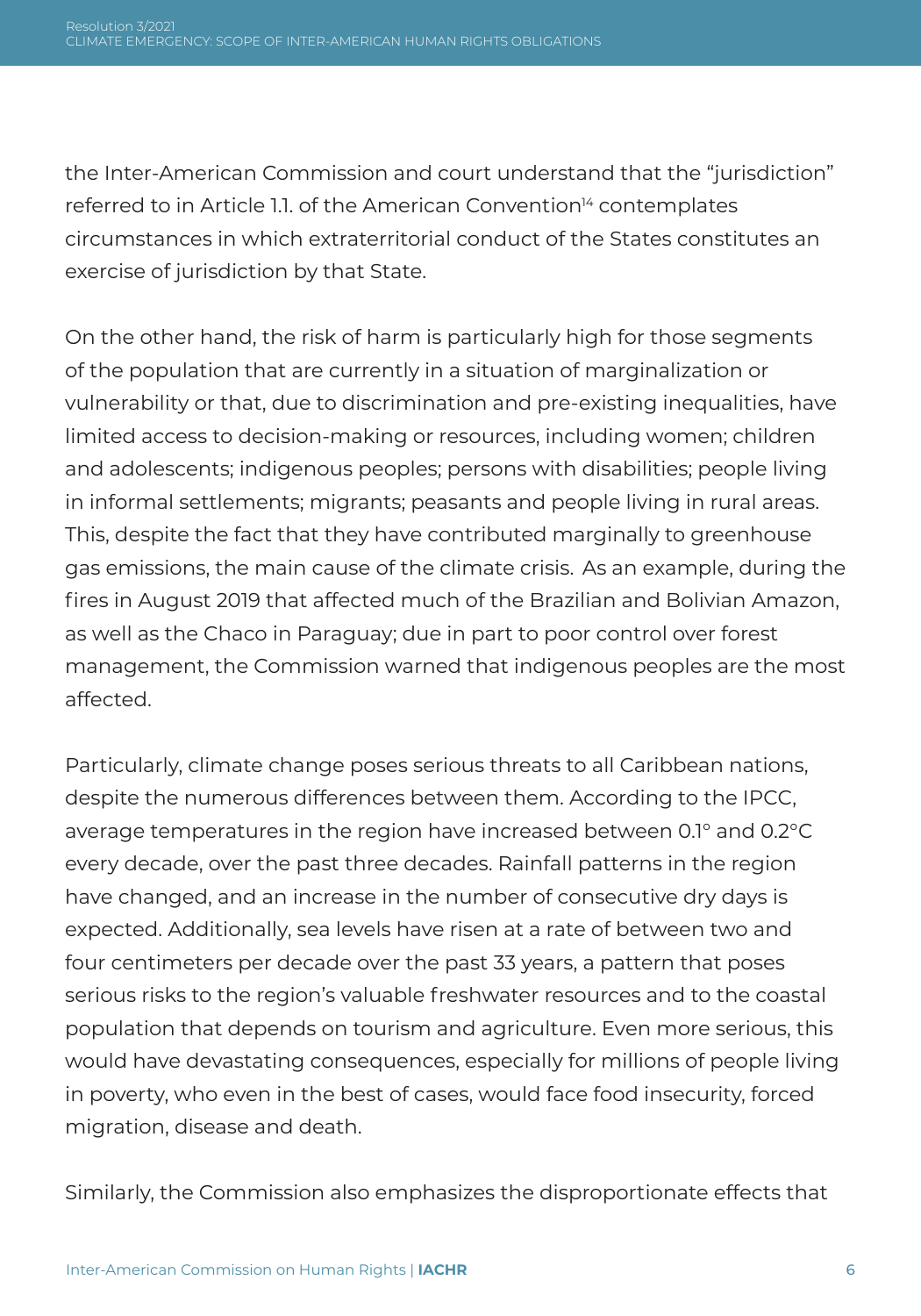the climate emergency has on the countries of Central America. According to ECLAC, it has been identified that the intensity and increased frequency of tropical storms and hurricanes and prolonged droughts have affected the living patterns of people in that area of the region, causing internal displacement caused by the lack of opportunities and the destruction of infrastructure, among other factors. To that extent, issues such as the food crisis, the issue of human mobility and inequality and poverty rates could be increased disproportionately, jeopardizing the resilience and adaptation capacity of these countries to improve the living conditions of the people who inhabit them.

This resolution is framed in the context of mandates received from the General Assembly of the Organization of American States (OAS), which entrusted the IACHR (among other tasks) to contribute "to efforts to determine the possible existence of a link between the adverse effects of climate change and the full enjoyment of human rights." Similarly, the Commission takes note of the provisions of the preamble to the Paris Agreement, which recognizes that in addressing climate change, States "should respect, promote and take into account their respective human rights obligations". The purpose of this resolution is to systematize the human rights obligations of States in the context of the climate crisis in order for them to make public policy decisions under a rights-based approach.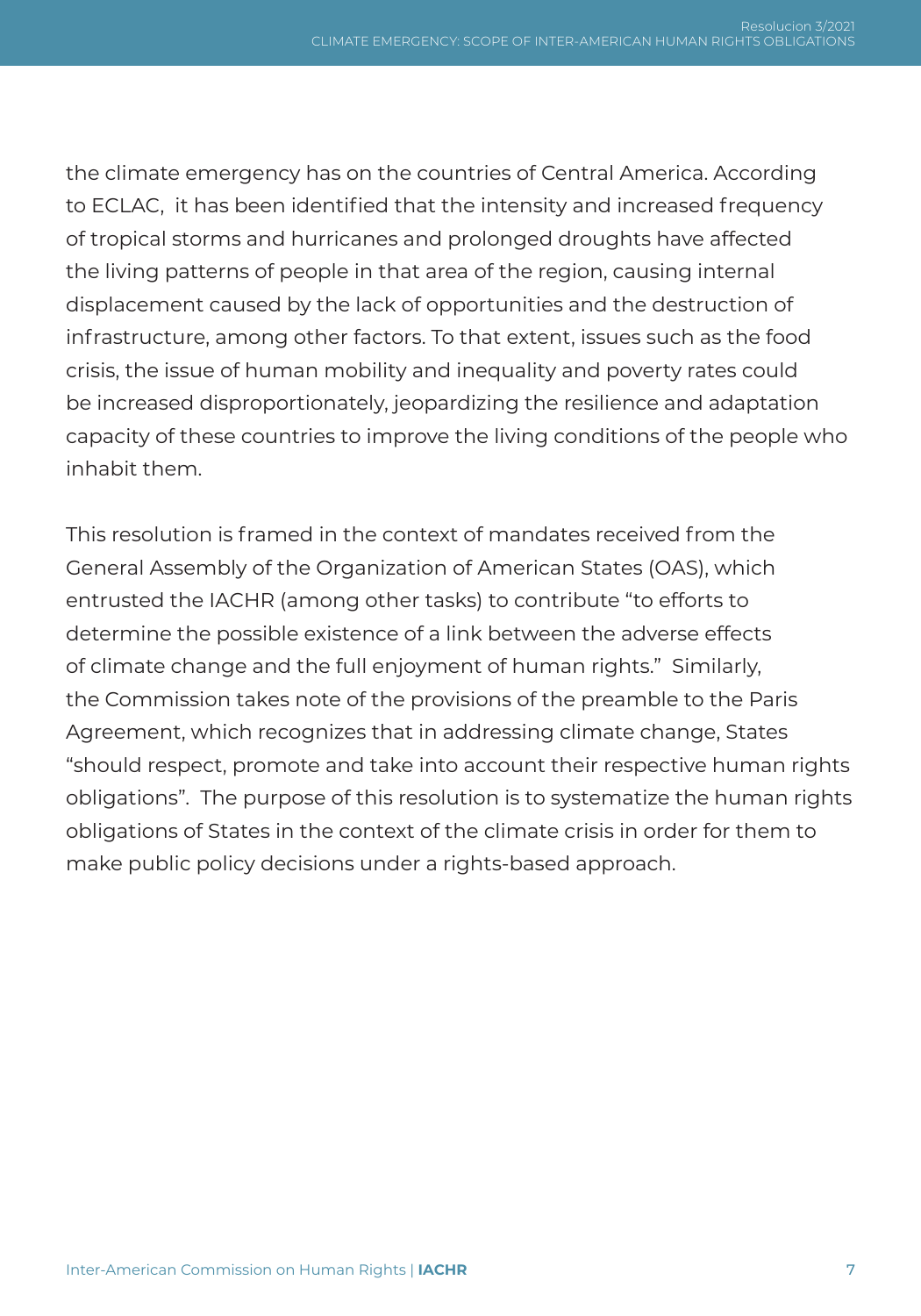**Considerations** B

CLIMATE EMERGENCY: SCOPE OF INTER-AMERICAN HUMAN RIGHTS OBLIGATIONS

**RECALLING** the pronouncements of the IACHR and the Office of the Special Rapporteur on Economic, Social, Cultural, and Environmental Rights (REDESCA), where they have been expressing their deep concern about the risks associated with the decline in the effective enjoyment of human rights in the Americas due to climate change.

**EMPHASIZING** that climate change is one of the greatest threats to the full enjoyment and exercise of human rights of present and future generations, to the health of ecosystems and all species that inhabit the planet.

**CONSIDERING** that environmental degradation can cause perpetual and irreparable damage to human beings and nature, so a healthy environment is an essential right to ensure the existence not only of humanity but also of all forms of life on Earth.

**UNDERLINING** the importance of reorienting development towards a model that allows diversifying the energy matrix, moving towards cleaner technologies, energy efficiency and advancing sustainable agri-food systems, understanding these as decisive decisions to face climate change, the reduction of poverty and structural inequality.

**REAFFIRMING** that the implementation of international human rights standards together with the 2030 Agenda and its Sustainable Development Goals are an effective framework proposed by the International Community, States and civil society to adopt urgent measures to combat climate change and a necessary roadmap to ensure the protection of the right to a healthy environment and related human rights.

**HIGHLIGHTING** recent developments in environmental rights, in particular the adoption and entry into force of the Regional Agreement on Access to Information, Public Participation and Access to Justice in Environmental Matters in Latin America and the Caribbean (Escazú Agreement), and the adoption of UN Human Rights Council Resolution 48/13 recognizing the right to a healthy environment.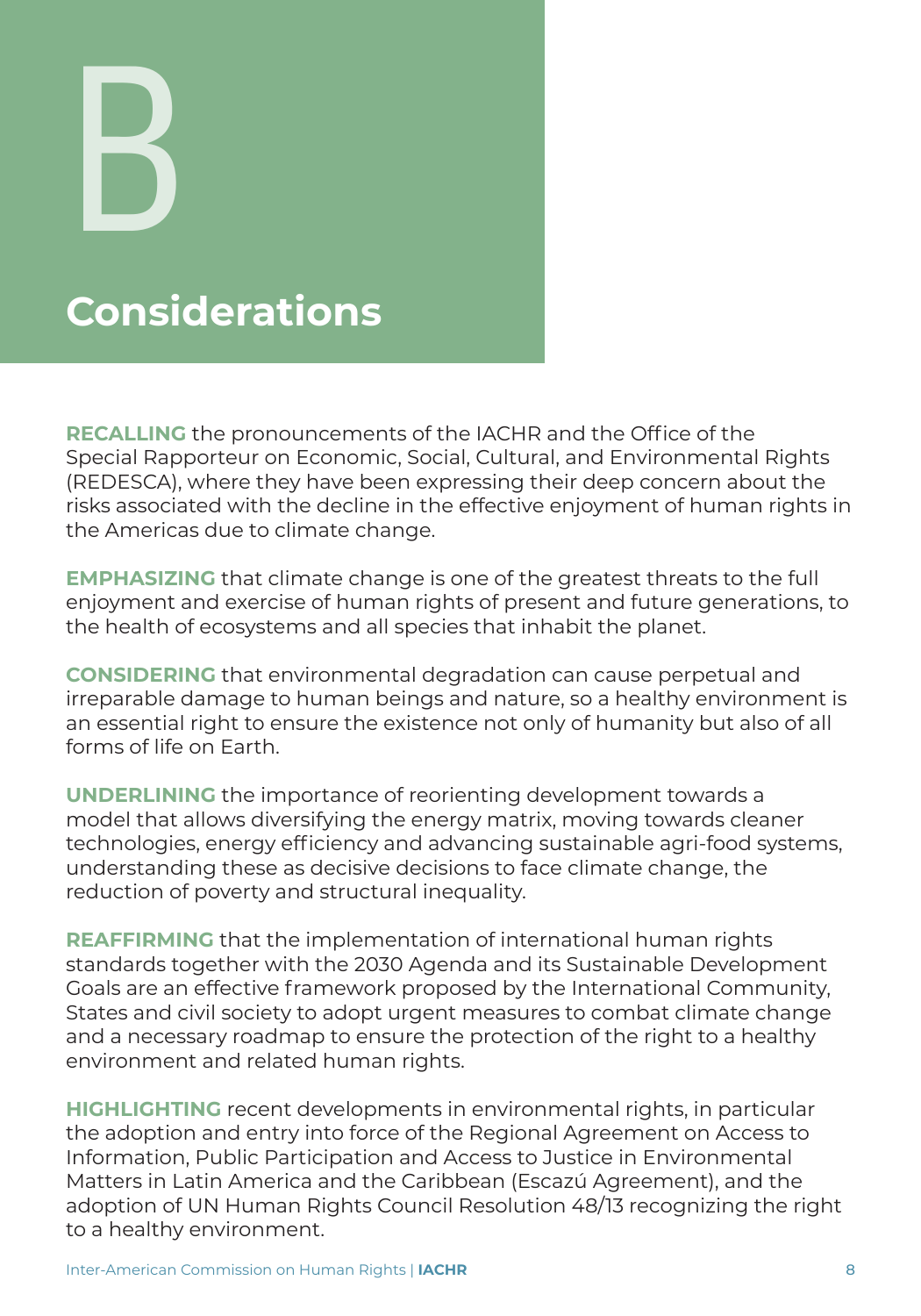**TAKING INTO CONSIDERATION** that a significant part of global greenhouse gas emissions are caused by the activities, products and services of companies and that current systems of heavy consumption contribute substantially to climate change and environmental degradation and put at risk the enjoyment of human rights.

**EMPHASIZING** the urgency of redoubling mitigation and adaptation efforts by national and subnational governments within the framework of international cooperation, in order to orient their scope towards greater development and social equity inspired by values such as dignity, equality, freedom, solidarity and justice.

**EMPHASIZING** that a human rights-based approach to the implementation of international commitments on environmental law and climate change enhances the effectiveness of national responses to climate change taking into account traditional and local knowledge and knowledge. Similarly, this recognition must be covered by measures to generate and strengthen capacities in education and awareness of climate change of all social actors, especially in island and coastal States.

**RECALLING** that indigenous peoples, Afro-descendant, tribal and peasant communities inhabit regions whose ecosystems are extremely vulnerable to the adverse effects of climate change. Endangering the survival of these peoples, their ways of life and their relationship with the territory.

**NOTING** that the impacts of climate change that limit access to and use of land, water and forests interfere with the enjoyment of human rights such as life, health, food, work, culture, water and sanitation and self-determination of all people, and in particular, of individuals and groups in vulnerable situations, such as women, older adults, indigenous peoples, and Afro-descendants, tribal and peasant communities.

**EMPHASIZING** the importance of the procedural rights of access to information, public participation and justice in environmental matters and the fundamental role of individuals, peoples, communities, movements, and groups defending environmental human rights in the construction of ambitious climate policies and goals and in the protection of strategic ecosystems in the fight against climate change such as the oceans, the jungles, and forests.

**RECALLING** that particularly, the loss of native forests brings with it different problems such as modification in nutrient cycles, alterations to the hydrological regime, decrease in the capacity of retention and infiltration of water, increase in erosion and sedimentation of soils, drought, among others.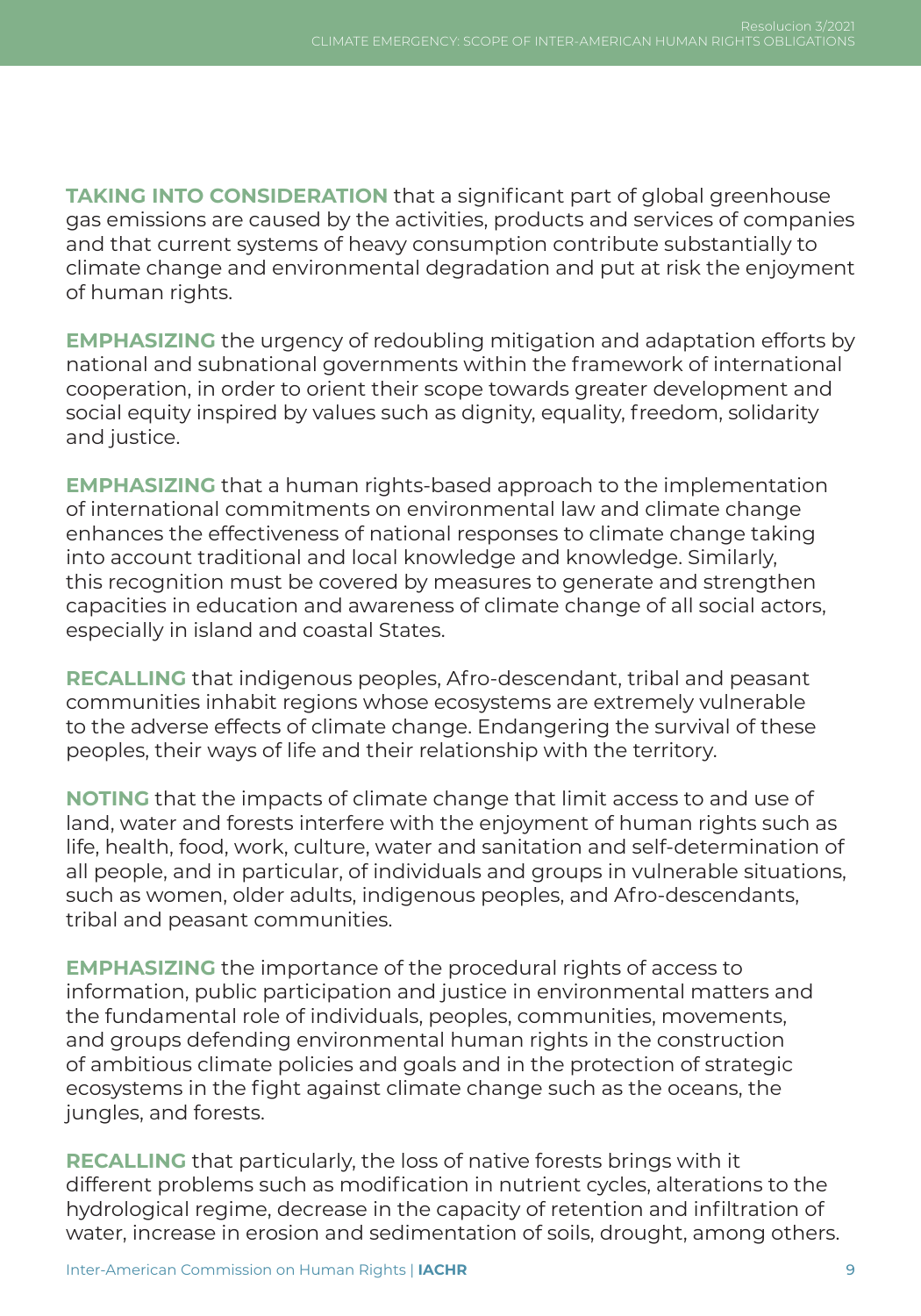**RECOGNIZING** that the principle of progressivity and non-regression is fundamental for the realization of economic, social, cultural, and environmental rights and for the fulfillment of international and inter-American commitments assumed under the human rights and environmental law instruments in force to combat climate change, such as the United Nations Framework Convention on Climate Change and the Paris Agreement, among others.

**STRESSING** that National Human Rights Institutions and other State control bodies play a very important role in ensuring that States and other non-State actors, such as business, take measures to slow down the negative consequences of climate change; and that States devote the maximum available resources to the adoption of measures to mitigate it.

**REITERATING** that States must take action to limit the anthropogenic emission of greenhouse gases, which also concerns the obligation to regulate the activities and policies that produce it, in order to prevent as much as possible, the effects on the rights of people.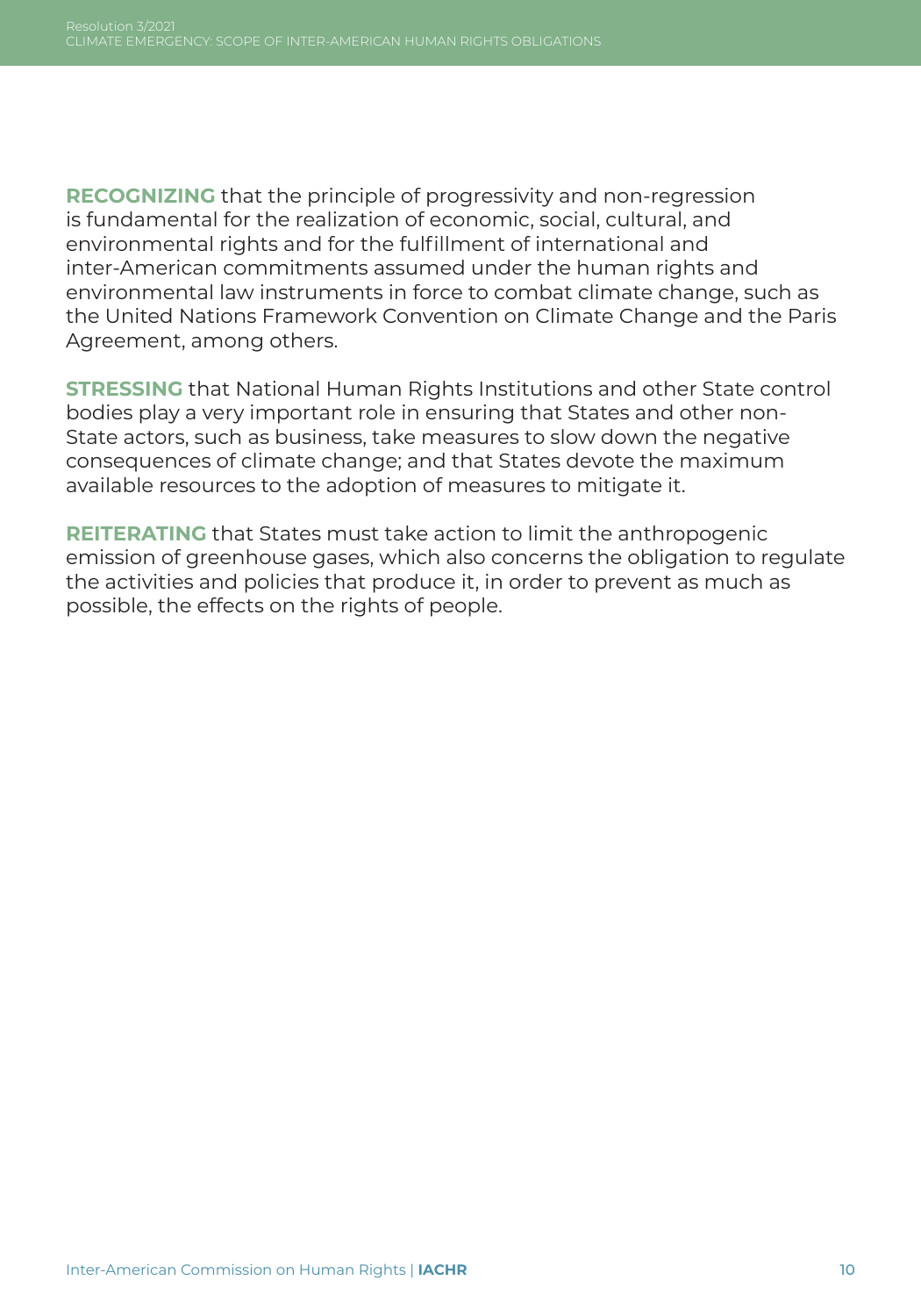C

## **Operative Part**

The Inter-American Commission on Human Rights (IACHR), in support of the Office of the Special Rapporteur on Economic, Social, Cultural, and Environmental Rights (REDESCA); within the framework of the functions conferred upon it by Article 106 of the Charter of the Organization of American States, in application of Article 41.b of the American Convention on Human Rights and Article 18.b of its Statute resolves to adopt the following resolution on "climate emergency: scope of inter-American human rights obligations":

CLIMATE EMERGENCY: SCOPE OF INTER-AMERICAN HUMAN RIGHTS OBLIGATIONS

**I. Centrality of the rights approach in the construction of climate change instruments, policies, plans, programs, and norms on climate change**

- 1. States should adopt and implement policies aimed at reducing greenhouse gas emissions that reflect the greatest possible ambition, foster resilience to climate change and ensure that public and private investments are consistent with low-carbon and climate-resilient development.
- 2. Those states in the region that have passed legislation on climate change and energy transition and those that have made a commitment to develop and update their Nationally Determined Contributions (NDCs) must incorporate a human rights approach into their construction and implementation.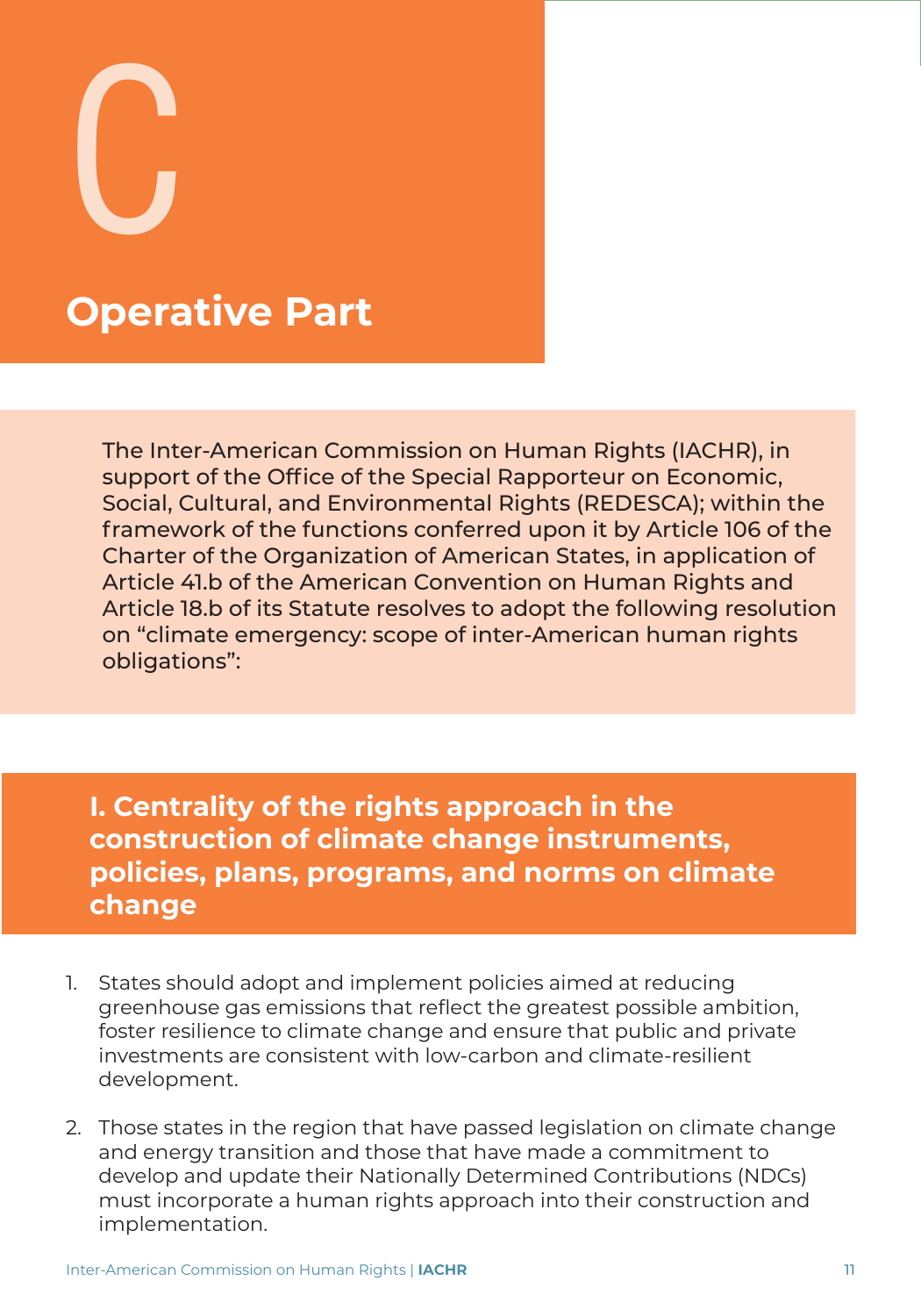- 3. States must ensure that climate norms, policies and actions are constructed, updated and/or reexamined in a transparent and participatory manner with all social actors ensuring that climate actions do not adversely affect people's rights, the possibility of submitting observations by appropriate means and of contesting decisions through judicial or administrative means.
- 4. Within the framework of the obligation to mobilize the maximum of available resources in order to move towards a gradual but determined decarbonization of the economies of the region, States that are part of multilateral financing agencies should intensify their efforts to ensure that these institutions provide accessible credits or immediate subsidies in the field of mitigation and adaptation.
- 5. States must make significant efforts to advance comprehensive, universal, and comprehensive environmental education policies and programs, allowing people to acquire environmental awareness, modify their consumption behaviors and care for the environment, as well as aimed at ensuring that authorities and companies adopt patterns of sustainable development and protection of nature.
- 6. Given the limitation of resources, States must undertake an active search for them for the

formulation and implementation of ambitious public climate policies in the face of public and private climate funds, such as multilateral banks, as well as mobilize their own resources towards mitigation and adaptation actions.

7. States should implement actions that promote international cooperation in a broad and participatory manner, at the bilateral, regional, and global levels. Based on the principle of common but differentiated responsibility, those States that have greater financial capacity must provide the guarantees to provide greater technical and logistical capacity to the States that have a greater degree of impact on climate change, as well as less financial and infrastructure capacity to face the climate emergency.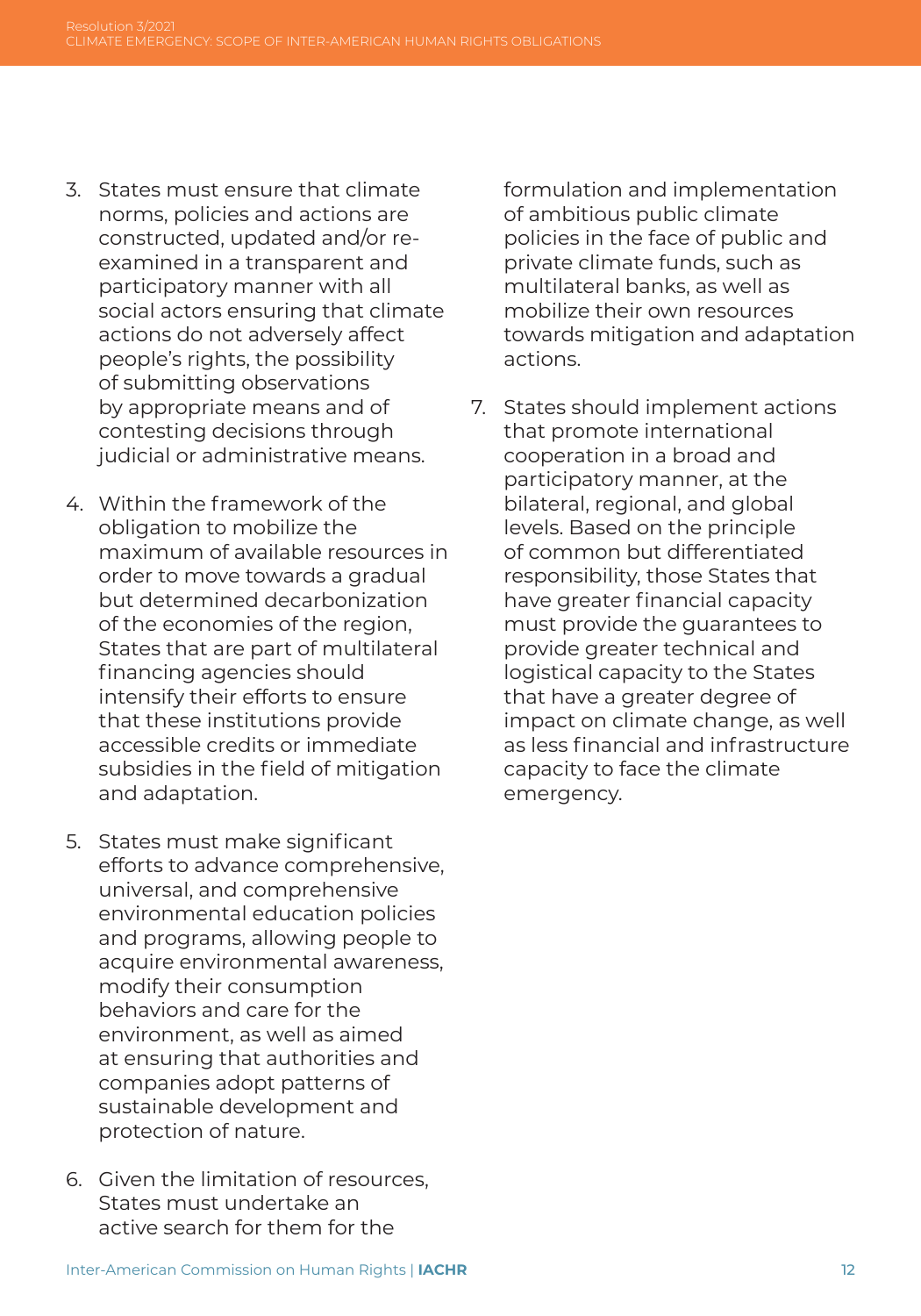### **II. Human rights in the context of environmental deterioration and the climate emergency in the Americas**

- 8. All persons within the territories or within the jurisdiction of the OAS Member States are subject to all the rights contained in the American Declaration of the Duties and Rights of Man and other inter-American and international instruments to which the State concerned is a party. Likewise, the right to a healthy, balanced and pollution-free environment is part of the set of rights that States must guarantee and protect by reason of their obligations at the national and regional levels. This in turn implies, as stated in Advisory Opinion No. 23 of the Inter-American Court, recognizing that this right also protects all components of nature as a legal interest in itself, even in the absence of certainty or evidence about the risk to individual persons. It is about protecting nature and the environment not only because of their connection with a utility for the human being or because of the effects that their degradation could cause on other rights of people, such as health, life, or personal integrity, but also because of their importance for other living organisms with whom the planet is shared, also deserving of protection.
- 9. States must comply with their international obligations to protect and guarantee the enjoyment and exercise of human rights by all persons who, as a result of environmental impacts, including those attributable to climate change, are significantly affected both individually and collectively. In this sense, when fulfilling their obligations, they must try to do so taking into account the interdependence and indivisibility existing between all rights, understood integrally and in a conglobated way, without hierarchy among themselves and enforceable in all cases before those authorities that are competent to do so.
- 10. In order to comply with the substantive and procedural obligations arising from the right to a healthy environment, States must interpret in good faith the principles of environmental law in order to seek harmonization and consistency with the principles of international human rights law. In this regard, it is necessary for states to implement social and environmental impact studies, which must be carried out under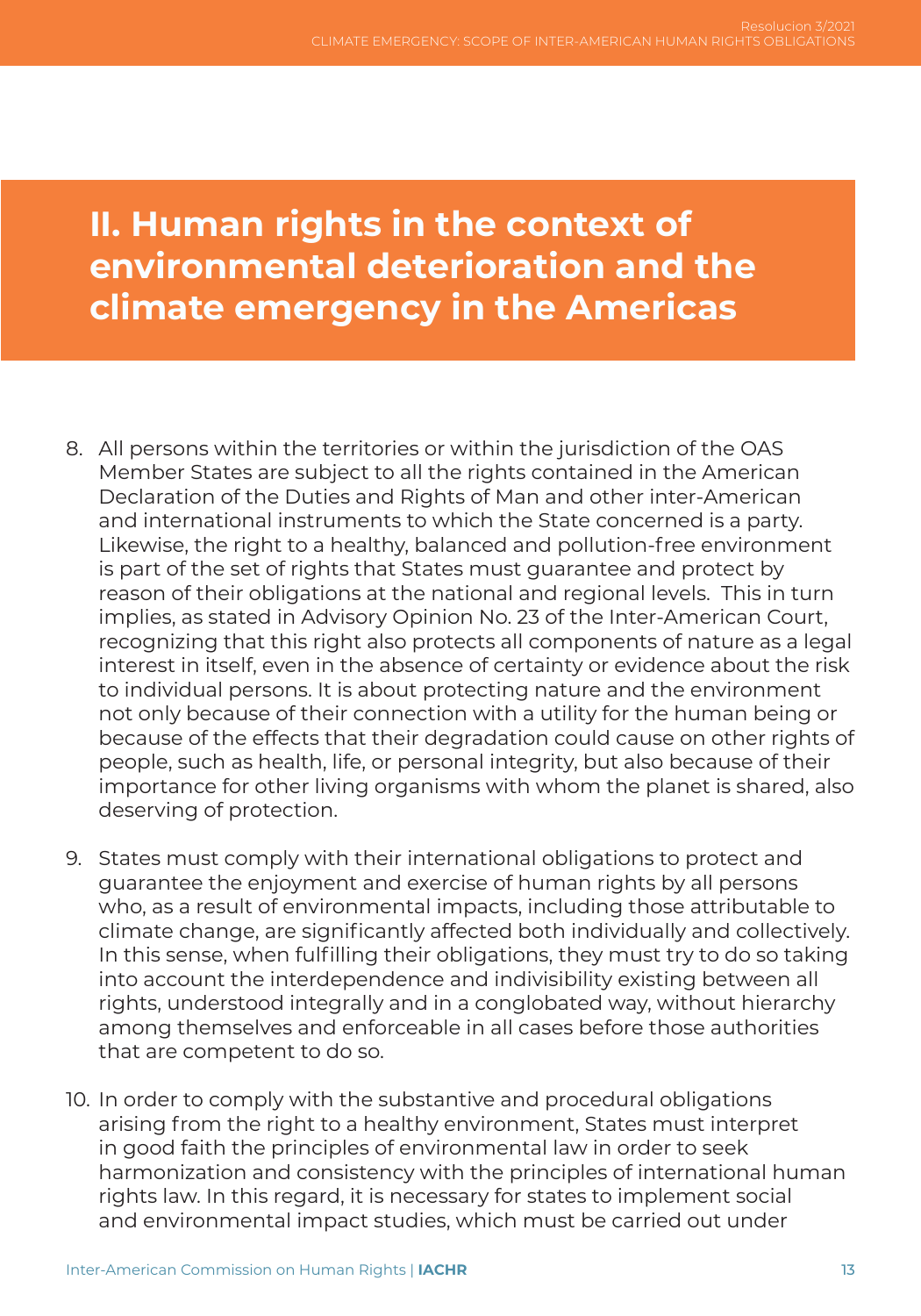the parameters established by the ISHR and taking into account the cumulative damages and greenhouse gases that enter the atmosphere and contribute to climate change. Such actions must be framed under the application of the principle of due diligence, from which the principles of precaution and prevention of environmental damage are derived, they must be seriously considered in order to avoid damage, both within the territory and transboundary.

- 11. States have an obligation to cooperate in good faith in order to prevent pollution of the planet, which entails reducing their emissions to ensure a safe climate that enables the exercise of rights. This involves exchanging resources, technology, knowledge and capacities to build societies that operate in a low-emission environment, move towards a clean and just energy transition, and protect people's rights. States that are in a position to do so should contribute to covering the costs of mitigation and adaptation of States prevented from doing so, in accordance with the principle of common but differentiated responsibilities. In general, the fundamental principles of climate justice should serve as a guide for international cooperation.
- 12. States must ensure that both public and private entities reduce their GHG emissions. This translates into implementing prevention, supervision, regulation and access to justice measures in the field of Green House Gases (GHG) reduction, aimed at both the public and business sectors. For this, States can resort to the design of financial and fiscal incentives for sustainable activities, low in carbon footprint and accompanied towards a transition to renewable and clean energy sources. Such programs must be constructed with a cross-cutting approach to rights.
- 13. States should consult and seek the consent of persons whose rights could be violated by programs and projects that involve a risk of significant environmental damage. Such programmes and projects include those aimed at mitigating greenhouse gases and adapting to the impacts of climate change.
- 14. States should take appropriate measures to ensure that individuals and communities affected by human rights abuses and violations under their jurisdiction have access to effective redress mechanisms, including the accountability of companies and the determination of their criminal, civil or administrative responsibility. In case of violation of rights as a result of environmental damage, States have the obligation to make full reparation to the victims, which implies the restoration of the environment as a mechanism of integral restitution and guarantee of non-repetition.
- 15. To this end, for the effective protection of human rights, States must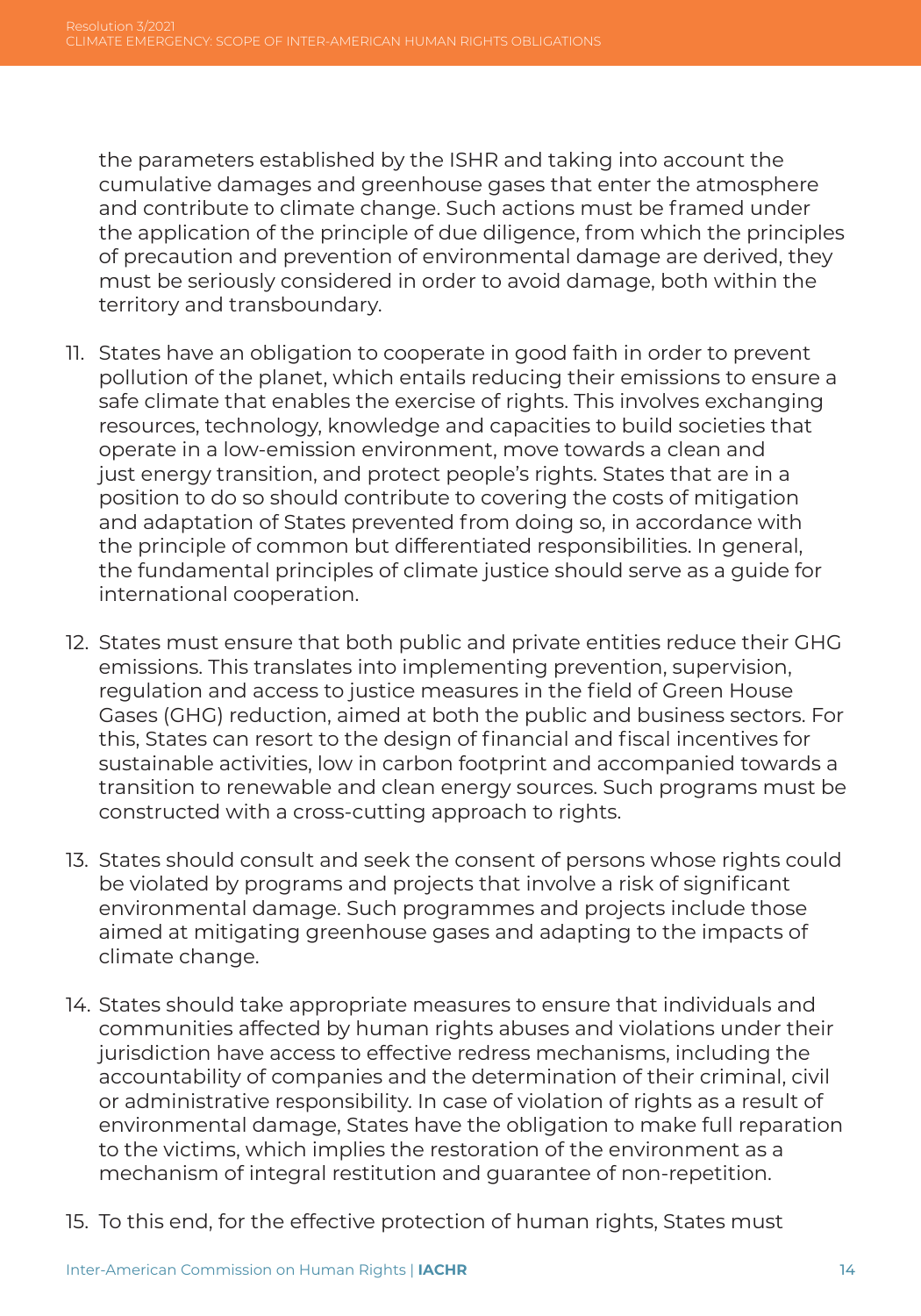take appropriate measures to mitigate greenhouse gases, implement adaptation measures and remedy the resulting damages. These obligations should not be neglected because of the multi-causal nature of the climate crisis, as all States have common but differentiated obligations in the context of climate action. As with economic, social, and cultural rights, environmental rights, in the context of climate change, must be guaranteed to the maximum of the resources available to the State in order to progressively achieve their full effectiveness by all appropriate means.

#### **III. Rights of individuals and groups in situations of vulnerability or historical discrimination in environmental and climate matters**

- 16. Climate change affects all people, but it generates differentiated impacts with respect to the effective enjoyment of their rights. States have a reinforced obligation to guarantee and protect the rights of individuals or groups who are in situations of vulnerability or who are particularly vulnerable to the damage and adverse impacts of climate change because they have historically and systematically borne the greatest burden of structural inequality.
- 17. States must immediately adopt measures that take into account the perspectives of gender equality and intersectionality, in addition to differentiated approaches, which make visible the aggravated risks to human rights against individuals, groups, and communities in a situation of vulnerability and historical exclusion in the hemisphere.
- 18. People in poverty, extreme poverty, homelessness or living in informal settlements are more susceptible to the immediate and long-term impacts of climate change. States have the responsibility to generate public policies and all the necessary measures to protect in a priority and specific way the rights of people living in poverty, both in urban and rural contexts. The lack of purchasing power of people requires that States take reinforced measures to protect the human rights of the population in a situation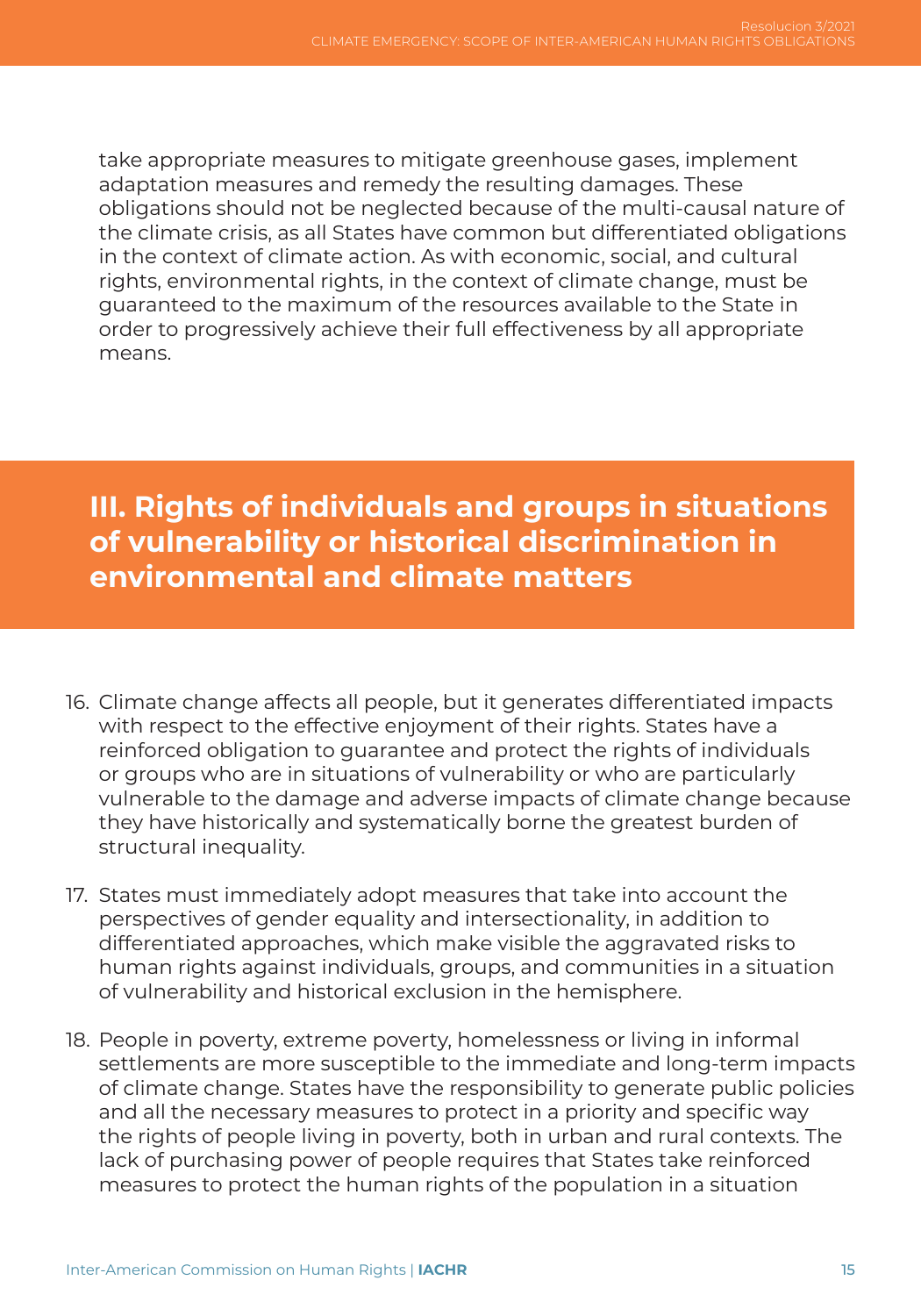of poverty population in the face of climate change, guaranteeing their participation in decision-making.

- 19. Women and girls face greater risks, threats and violations of their human rights, such as life, personal integrity and health, due to the adverse effects of climate change that increase all existing gender inequalities. States should adopt differentiated measures to address all women in their various roles, to prevent and eradicate all forms of violence when exposed to natural disasters, such as floods, storms, avalanches, and landslides, caused by climate change. They must also guarantee them the right to education and access to technological means to increase their resilience and adaptation to climate change. Similarly, States should encourage the effective participation of women and girls in decision-making regarding policies and measures to combat climate change.
- 20. Faced with migrant workers and others who mobilize for reasons directly or indirectly associated with climate change, States must guarantee due process during the procedure leading to the recognition of their migratory status, and in any case guarantee their human rights, such as the safeguard of non-refoulement while their status is determined. For their part, they must guarantee access to the right to health associated with climatic or meteorological phenomena to all people without discrimination based on national origin or any other reason prohibited under the contexts of human mobility. Likewise, access to justice, to reparation measures and guarantees of non-repetition to people forced to move by expansion of development projects that aggravate the adverse consequences of climate change must also be recognized.
- 21. Based on the principle of intergenerational equity, all children and adolescents have the right to enjoy a healthy environment and to live on a planet equal to or in better conditions than their ancestors. States should ensure that the impacts of climate change do not threaten their rights to life, personal integrity, and health because of their special sensitivity to temperature changes and vector-borne diseases. States must also ensure that their rights to education, identity, housing, water, and sanitation are not affected by the destruction or alteration of basic infrastructure for their well-being such as schools, hospitals, and public transport systems.
- 22. To reduce the impacts of diseases associated with climate change on the health of people who are older adults and people who are in a situation of disability, it is necessary for States to develop plans and policies for preventive care in medical care specifically on this type of risk, and to generate training programs for their caregivers or family members in case of emergencies or disasters caused by climate change.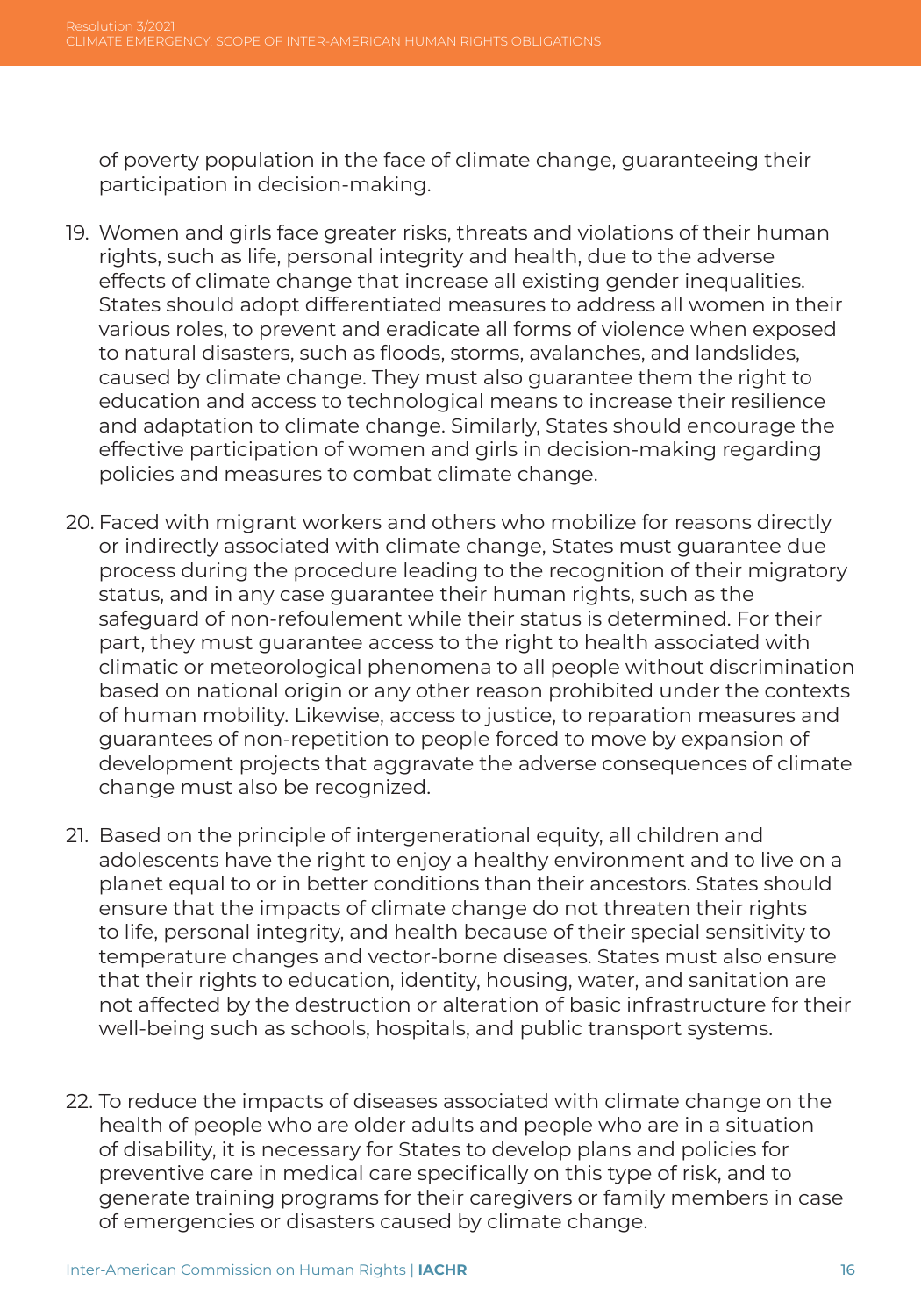**IV. Rights of indigenous peoples, tribal communities, Afro-descendants and peasants or those working in rural areas in the face of climate change.**

- 23. States must adopt measures to ensure that the climate crisis does not affect or jeopardize the effective protection of the human rights of indigenous peoples, Afro-descendant, tribal or peasant communities such as life, personal integrity, freedom of expression, protection of family life, water, food, the healthy environment, or communal property, among others.
- 24. States must respect and guarantee without any discrimination meaningful participation through the guarantee of the right to prior consultation seeking free, prior and informed consent in the design of action plans, public policies, norms and / or projects directly and indirectly related to the fight against climate change. Such participation should take into account an intercultural approach and adequately incorporate traditional and local knowledge on mitigation and adaptation and respect the duty of accommodation in the final decision.
- 25. The protection of the right to effective judicial protection and judicial guarantees of indigenous peoples and tribal, Afro-descendant or peasant communities must also include measures to repair material and immaterial damage, measures of satisfaction, guarantees of non-repetition, implementation of resources for the recovery of collective memory and preservation of culture.
- 26. States shall respect and protect the rights of peasants and other persons working in rural areas and shall take the necessary measures to combat all forms of discrimination against them in the context of the climate crisis. This also includes the obligation to protect their right to adequate food, the free use of seeds and traditional forms of food production, including agroecology, housing and work that are threatened by weather phenomena or significant temperature variations. States must ensure the availability of economic and financial support such as subsidies, loans, and grants when they lose their crops or houses due to floods or droughts, as well as all technical and legal assistance to access them.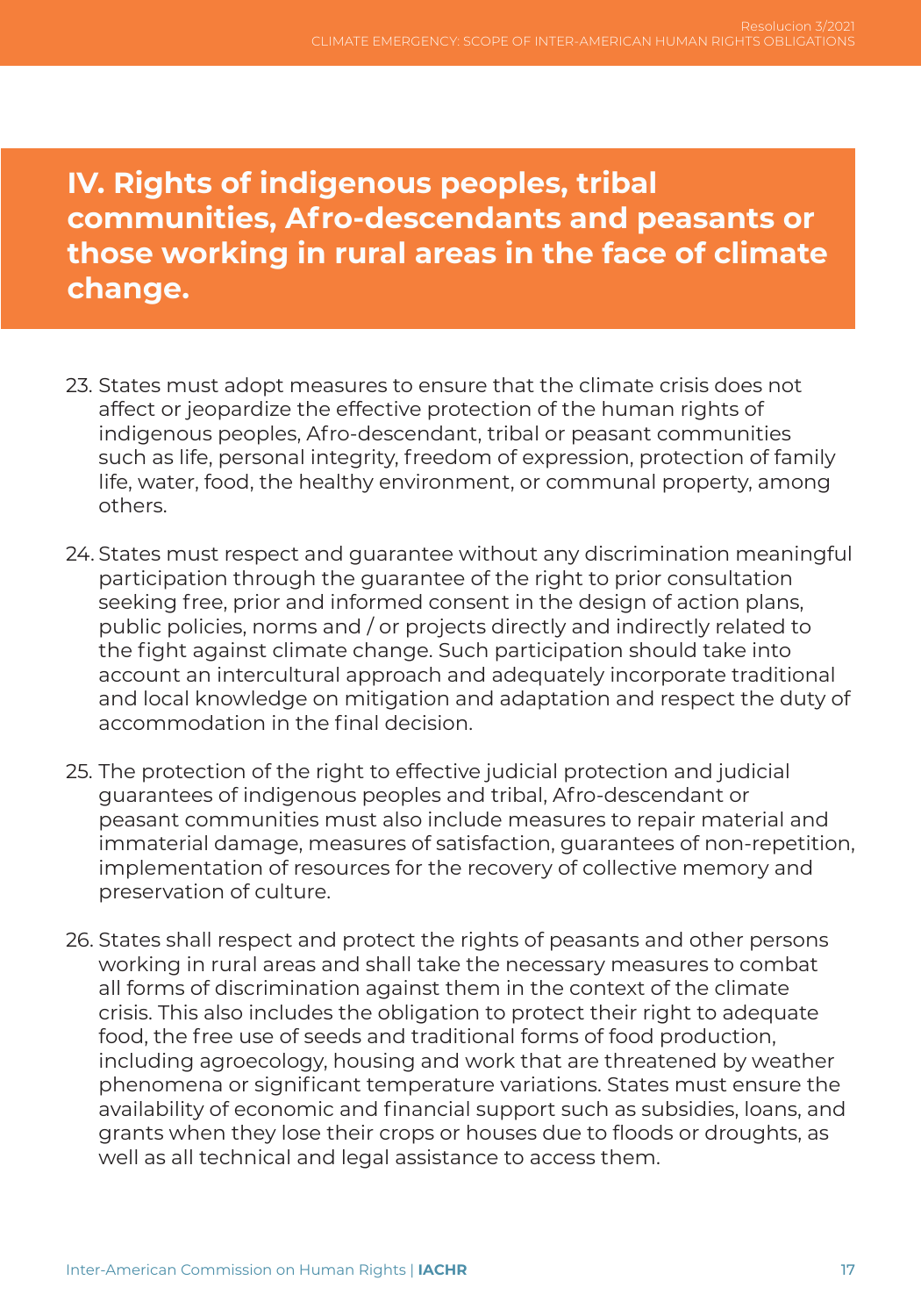#### **V. Rights of land and nature defenders**

- 27. Environmental and climate advocates are directly affected by projects that are implemented as response or adaptation measures to climate change, such as hydroelectric plants, solar and wind farms and monocultures and large-scale animal husbandry. Accordingly, by recognizing their important work at the national and regional levels and their valuable contribution to the fight against climate change, States should take immediate steps to promote and protect the rights of these persons to life, integrity and personal freedom, assembly and freedom of association, privacy and the protection of honor and dignity, movement and residence, due process and judicial guarantees, ensuring that defenders are not harassed, stigmatized, discriminated against or killed for the work they do.
- 28. States must act decisively and decisively to prevent attacks, threats, intimidation, or killings and effectively investigate and punish those responsible, including those directly or indirectly related to business, in contexts of social and armed conflicts.
- 29. States must recognize the centrality of the leadership of children, adolescents, and young people, as well as their movements, in the fight against climate change. States must generate the necessary protection mechanisms to guarantee that children and adolescents can exercise their activism and defense of environmental rights, also promoting their inclusion and participation in decision-making spaces.
- 30. States must also recognize the essential role that women play as environmental, land and territory defenders in the organization and leadership of processes to defend the healthy environment on the continent. It is the responsibility of States to ensure the effective participation of women environmental defenders and their movements in decision-making processes related to combating climate change, including measures taken for a just transition. In this regard, States must implement public policies and concrete measures that, together with recognizing their contribution, protect them against aggression, attacks and other forms of harassment or gender-based violence in these contexts.
- 31. In cases of abuses or violations of the rights of individuals or groups defending the Land and Nature where companies or private actors related to the extractive sector intervene, States must strengthen transparent and effective mechanisms for monitoring, surveillance and control over these,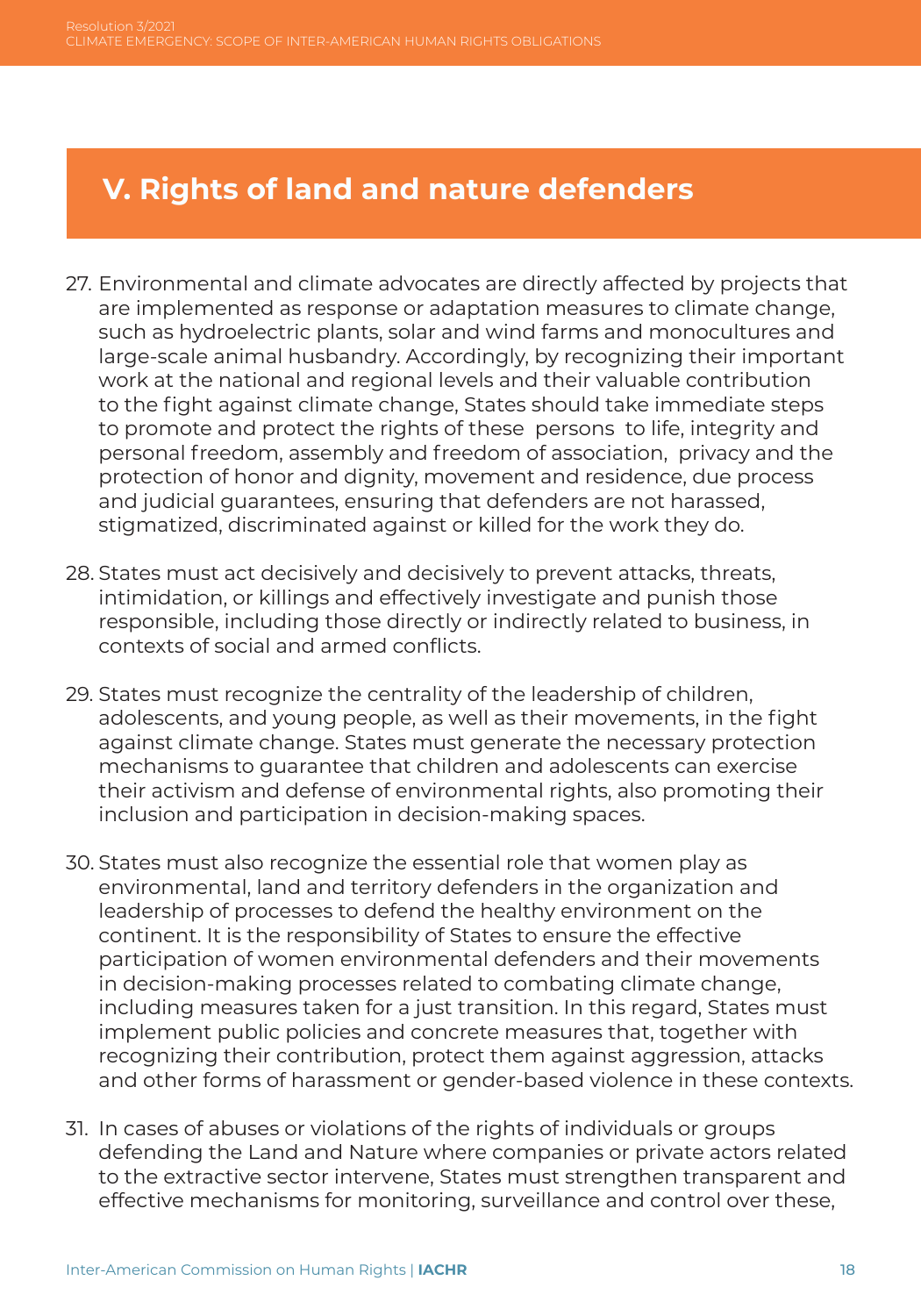providing, as appropriate, effective sanctions and adequate reparations to apply the criminal and administrative actions that are available in the countries to the protection of people's lives and livelihoods.

#### **VI. Rights of access to information, public participation and access to justice in environmental and climate matters**

- 32. The effective implementation of the procedural rights of access to information, public participation and justice in environmental matters is an accelerator of climate action in the region and enhances the fulfillment of the substantial obligations of States. In this sense, it is a priority not only to advance in the consecration of these rights but also in the effective implementation of them.
- 33. To ensure transparency and access to information on the causes and consequences of the global climate crisis, measures to address it, the impacts of projects on the climate and how to achieve them, States have a positive obligation of active transparency to generate timely, complete, understandable, clear, accessible, culturally appropriate information, truthful and expeditious on adaptation, mitigation and means of implementation on climate change for all people, taking into account the particularities and specific needs of people and groups in situations of vulnerability.
- 34. All information on development projects that potentially increase global temperature with greenhouse gas emissions should be governed by the principle of maximum publicity. In the same way, they must ensure the progressive strengthening of environmental information systems at the national, subnational, and local levels on greenhouse gas inventories, management and sustainable use of forests, carbon footprint, emission reduction and climate financing, among others.
- 35. To ensure the effective participation of all people in public or private climate decision-making processes, States should clearly demand that it be open and inclusive and occur at an early stage in all phases of decisionmaking and that people's comments be duly taken into account as a result of meaningful participation processes. Non-state or private actors involved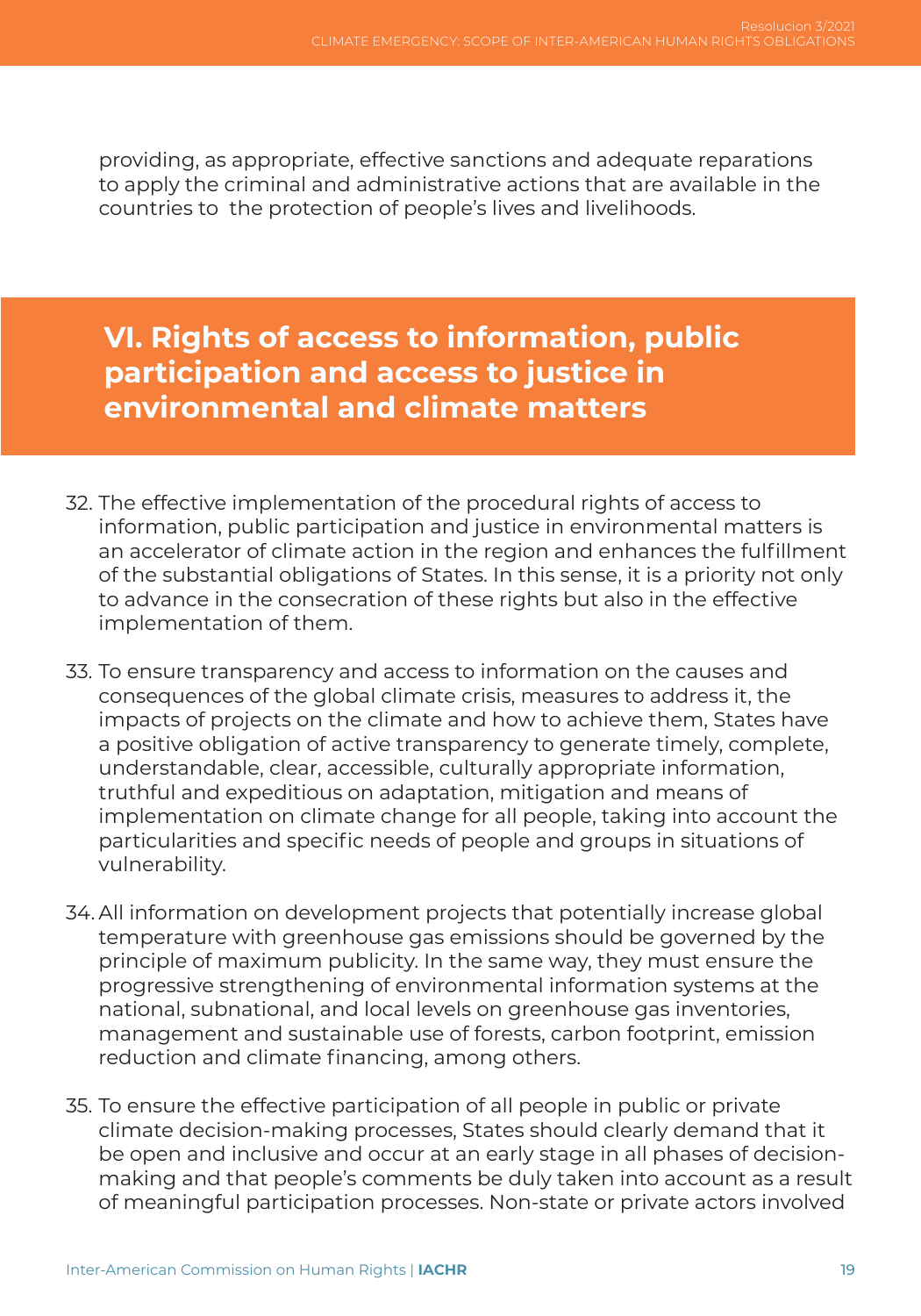in the implementation of projects, works or activities that potentially increase the global temperature with greenhouse gas emissions should ensure and make available to the public information on the technical and physical characteristics of the project, its impacts and planned measures, as well as the technologies available for use, among others.

- 36. States should adopt immediate measures to guarantee access to justice in environmental and climate matters of a judicial or administrative nature in accordance with the guarantees of due process, eliminate all barriers to its exercise and ensure free technical and legal assistance. This also includes the obligation to develop remediation measures to different relevant actors and especially to people directly affected by the climate crisis.
- 37. It is a priority that States make focused efforts to identify, assign, mobilize and make use of the maximum of available resources to strengthen the capacities of all judicial operators, justice assistants, Public Prosecutor's Office, and control bodies to prevent, investigate and punish situations related to threats or violations of human rights related to climate change.
- 38. Similarly, it is recommended that States take measures to harmonize national legislation and policy measures that guarantee people affected by climate change and environmental degradation procedural rights in environmental matters; coordinate inter-institutionally and intersectorally their institutions to ensure the comprehensiveness and coherence of actions; and strengthen their technical and legal capacities for environmental democracy.

#### **VII. Extraterritorial obligations of tates in nvironmental and climate matters**

39. States are tasked with implementing human rights obligations that are intertwined with those of international environmental law in the contexts of polluting activities within their jurisdiction, or under their control, so that they do not cause serious harm to their environment or that of other countries or areas outside the limits of national jurisdiction. At the same time, the rule of customary international law of "doing no harm" would be breached as a result of greenhouse gas emissions and thus the increase in frequency and intensity of meteorological phenomena attributable to climate change, which, regardless of their origin, contribute cumulatively to the emergence of adverse effects in other States.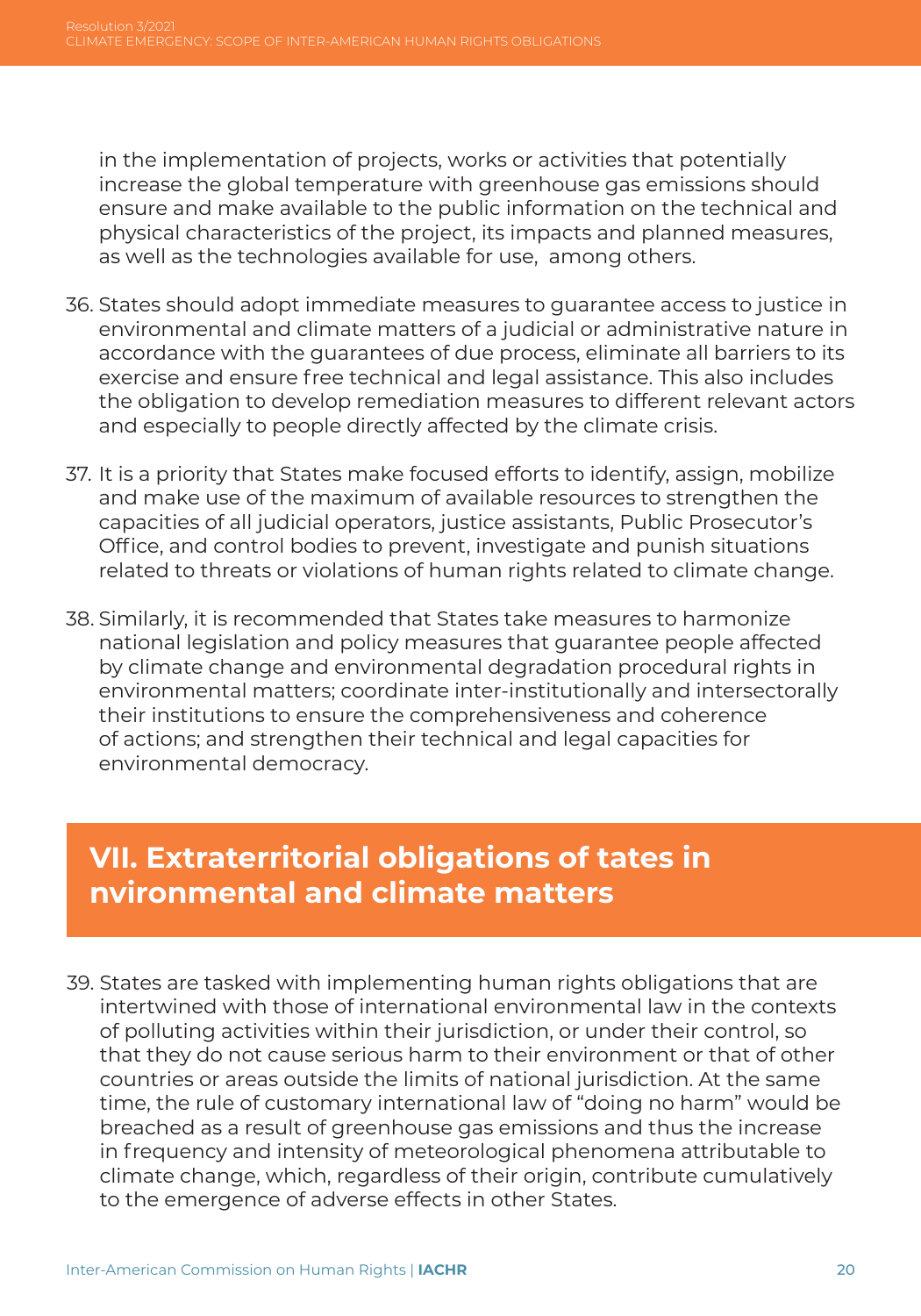- 40.In this regard, a State is responsible not only for actions and omissions in its territory, but also for those within its territory that could have effects on the territory or inhabitants of another State. Under this, States have the obligation, within their jurisdiction, to regulate, supervise and supervise activities that may significantly affect the environment inside or outside their territory. In addition, it is necessary to establish a contingency plan, in order to have safety measures and procedures to minimize the possibility of large environmental accidents, and mitigate the significant environmental damage that could be generated.
- 41. In the context of the climate crisis, the obligation to prevent transboundary environmental harm is manifested in the development and implementation of GHG mitigation targets that reflect a level of ambition consistent with the obligations of the Paris Agreement and other applicable instruments, particularly with the obligation not to exceed global temperature to such an extent as to jeopardize the enjoyment of human rights.

#### **VIII. Responsibility of companies to respect human rights and remedy possible violations thereof in the environmental and climate context**

- 42. Companies must adjust their behavior and operations to the norms of the business and human rights regime, in the terms established in the United Nations Guiding Principles on Business and Human Rights, taking as a reference the parameters and recommendations contained in the report "Business and Human Rights: Inter-American Standards" of the REDESCA of the IACHR.
- 43. In their national action plans on business and human rights, States should take into account the role of business and its contribution to the increase in GHGs, leading to the aggravation of the climate crisis and the concomitant limitation of the effective enjoyment of human rights. Such plans should expressly state that the duty of companies to respect human rights includes the adoption of human rights and environmental policies; exercise due diligence that brings together their duty to respect human rights and the reduction of GHG emissions; redress human rights violations for which they are directly responsible and work to persuade other actors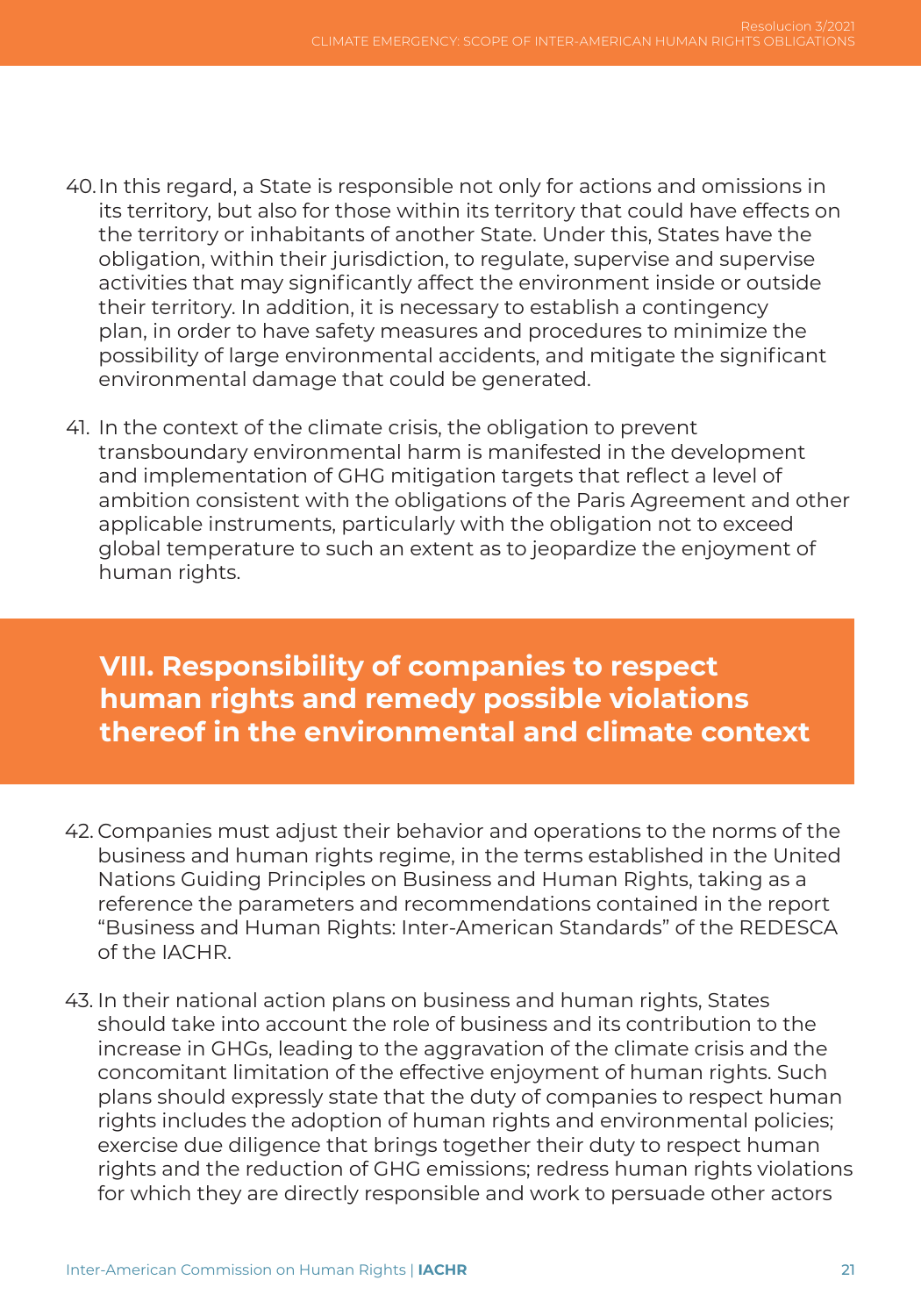to respect human rights where influential relationships exist.

- 44.Companies must adopt plans to reduce GHG emissions from their products and services, as well as those from their subsidiaries and suppliers. These measures are especially aimed at those sectors that tend to pollute disproportionately, such as the fossil fuel sector and factory farming that is linked to increased deforestation. Such companies should not hinder the implementation of environmental policies that seek the common good and respect for environmental rights. In addition, companies must publicly report their emissions, their vulnerability to the climate and their risk of disused assets, while not hindering access to justice, particularly for human rights defenders in environmental matters.
- 45. Companies should consider the measures they can implement to help limit global warming to 1.5°C. The goal of companies should be to implement the most advanced technology available to minimize their carbon footprint, for which the implementation of ISO 14067, related to the carbon footprint of products, can be useful. In situations where the negative impact on the environment is inevitable, given the current technology or if the cost of such technology is prohibitive, the company has the co-responsibility to mitigate and remedy.
- 46. Companies must comply with all existing environmental laws and make clear commitments in line with their responsibility to respect human rights through environmental protection, put in place human rights due diligence processes (including human rights impact assessments) to identify, prevent, mitigate, and account for how they address their environmental impact on human rights, and enable all to be redressed. the negative human rights effects they have caused or contributed to.
- 47. By virtue of the right to collective property, States have the duty to own, delimit and demarcate the collective ancestral territory, taking into account the particular characteristics of the specific human group and avoiding granting concessions for projects that may affect the territories in the process of titling, delimitation and demarcation without a process of consultation and consent. Therefore, climate change mitigation and adaptation projects, implemented in collectively owned territories, would be in contravention of the ACHR if the constituent elements of the right to collective property are not fully protected. In this regard, States must exhaustively justify the limitation of this right when conflicts arise with rights of State property or third parties through measures (i) established by law; (ii) necessary; (iii) proportional, and (iv) whose purpose is to achieve a legitimate objective in a democratic society.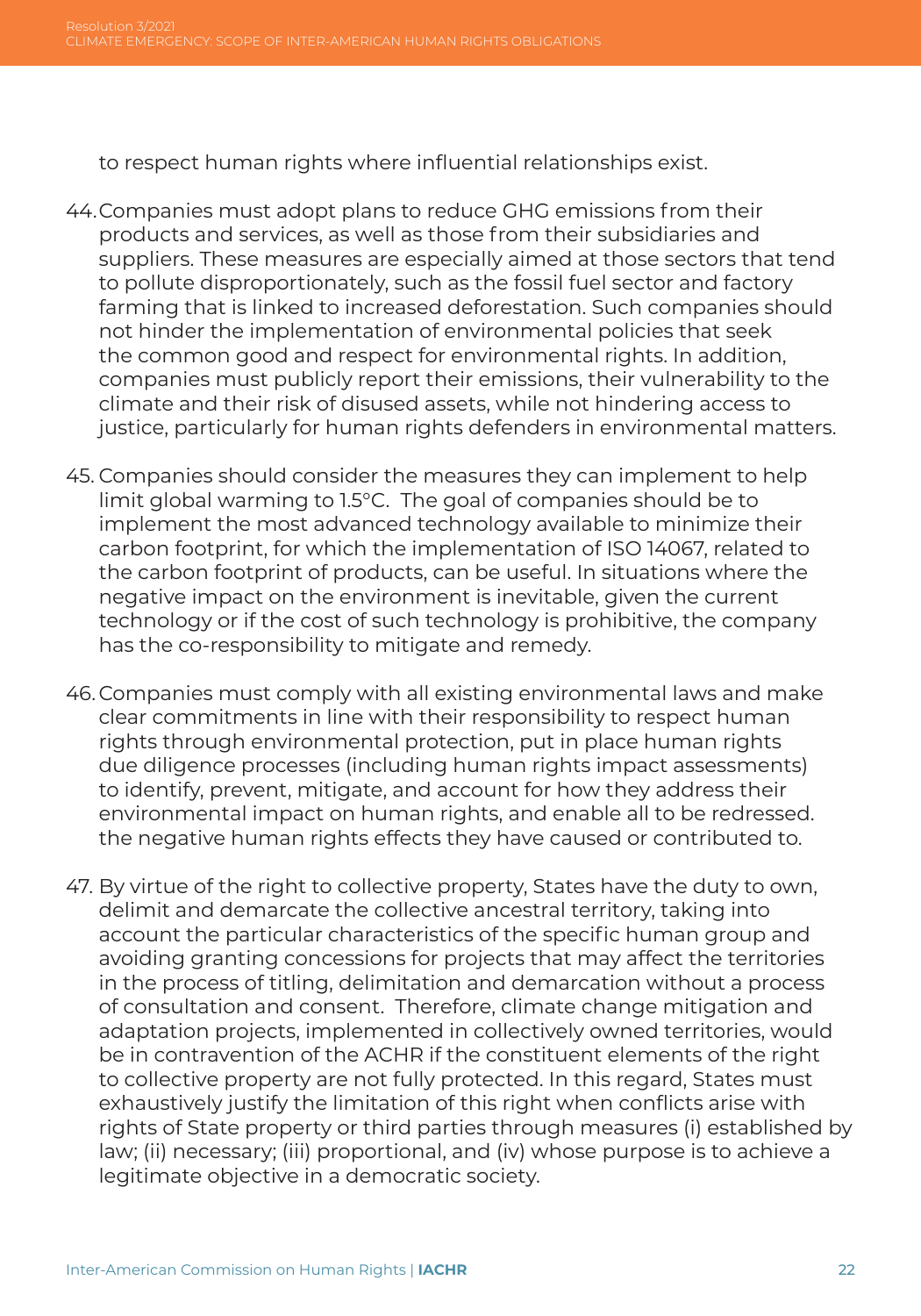#### **IX. Fiscal, economic and social policies for a just transition**

- 48.States must take into account their human rights obligations, including labor and trade union rights, when designing and implementing policies for a transition to a carbon-free future. With this, States comply with their human rights obligations related to the mitigation and adaptation of climate change and in turn reduce the risk of potential conflicts associated with a sudden transition and without adequate planning, which could delay efforts to establish an economy compatible with a stable climate.
- 49. Generating taxes on fossil fuel-based energy sources and adopting policies that incentivize low-GHG activities have the potential to create jobs, increase energy efficiency and incentivize renewable energy. States should seek to distribute revenues from carbon pricing into public investments or social programs that support low-income households, including their access to energy, as a way to benefit the population most affected by climate change.
- 50. State policies must ensure that new jobs created in emerging sectors such as renewable energy and plant agriculture are jobs that respect labor and trade union rights. Social protection programs must be adapted to respond to climate shocks and other adverse turbulence to protect people from the effects of both climate change and climate-related policies. These programs include, but are not limited to, agricultural insurance, unemployment benefits, pensions for older workers, and universal access to health care.
- 51. States have the opportunity to include in their "just transition" plans systems that offer payments for ecosystem services as compensation to communities that maintain healthy ecosystems, ensuring a gender and intersectionality approach, and that people in vulnerable situations are not excluded from such programs, which may require official land titles, a certain size of land or expensive application processes.
- 52. Within the framework of climate finance mechanisms, States should seek the generation of institutional frameworks that allow obtaining permanent funds for the financing of losses and damages caused by climate change. Particularly, these initiatives should focus on providing the people who have been most disproportionately affected with resources to mitigate the